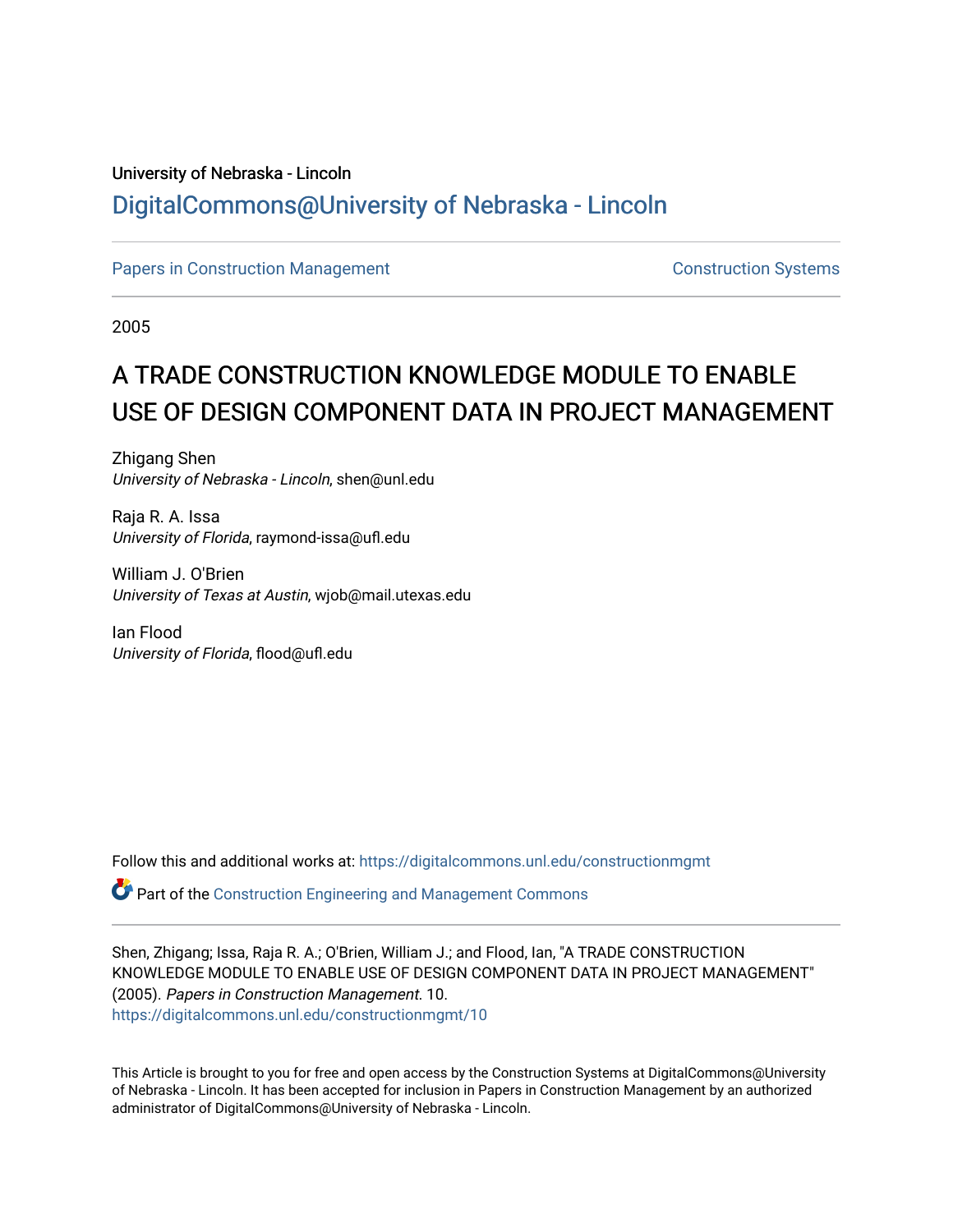## A TRADE CONSTRUCTION KNOWLEDGE MODULE TO ENABLE USE OF DESIGN COMPONENT DATA IN PROJECT MANAGEMENT

### Zhigang Shen $^1$ , Raja R.A. Issa $^2$ , William O'Brien $^3$  and Ian Flood $^4$

#### ABSTRACT

The complexity, tight budget, and dynamic market of today's construction project require the seamless integration of both design and construction data, However, despite the availability of both digital design tools (various CAD applications) and digital project management tools (such as schedule software and construction management software), design data has to still be entered manually into construction applications. In order to close this gap, CAD applications widely used in AEC industries are evolving toward providing the product data within the CAD package itself, in addition to the existing graphic-oriented data. While useful, those new data-driven CAD applications are largely design-oriented and are still hardly used directly in construction practices. In this research, a detailed case study is presented and analyzed to demonstrate the limitations of the current data-driven CAD application when used to support construction management. To address the limitations, a trade construction knowledge module using a specific product model is under development to provide domain views for different trades.

KEYWORDS: Construction Management; CAD data; Project Data Model, Product and Process Modeling; Multiple Trade Views; Visitor Pattern

#### INTRODUCTION

The complexity, tight budget, and dynamic market of today's construction project require seamless data communications between designers and Project Managers (PMs). However, despite we the availability of both digital design tools (various CAD applications) and digital project management tools (such as schedule software and construction management software), in the majority of current construction projects, PMs still have to manually read, store, and update design data in their construction applications.

The construction management process is very information and time sensitive. One primary information source for Project Managers (PMs) is design documents from

 $\mathbf{1}$ PhD. Student, Rinker, Sr. School of Building Construction, University of Florida, Rinker 304, Gainesville. FL 32611-5703. USA, 3521273-1152, zgshen@ufl.edu

 $\overline{2}$ Rinker Professor. M.E. Rinker. Sr. School of Building Construction. University of Florida, Rinker 304, Gainesville. FL 32611-5703. USA, 3521273-1152. raymond-issa@ufl.edu

 $\overline{\mathbf{3}}$ Assistant Professor, CEPM Program, Department of Civil Engineering, University of Texas at Austin, I University Station C-1752, Austin, Texas 78712-0273,wJob@mail.utexas.edu

<sup>4</sup> Holland Associate Professor, Rinker School of Building Construction, University of Florida, Gainesville, FL, 32611; PH (352) 273 1159; flood@ufl.edu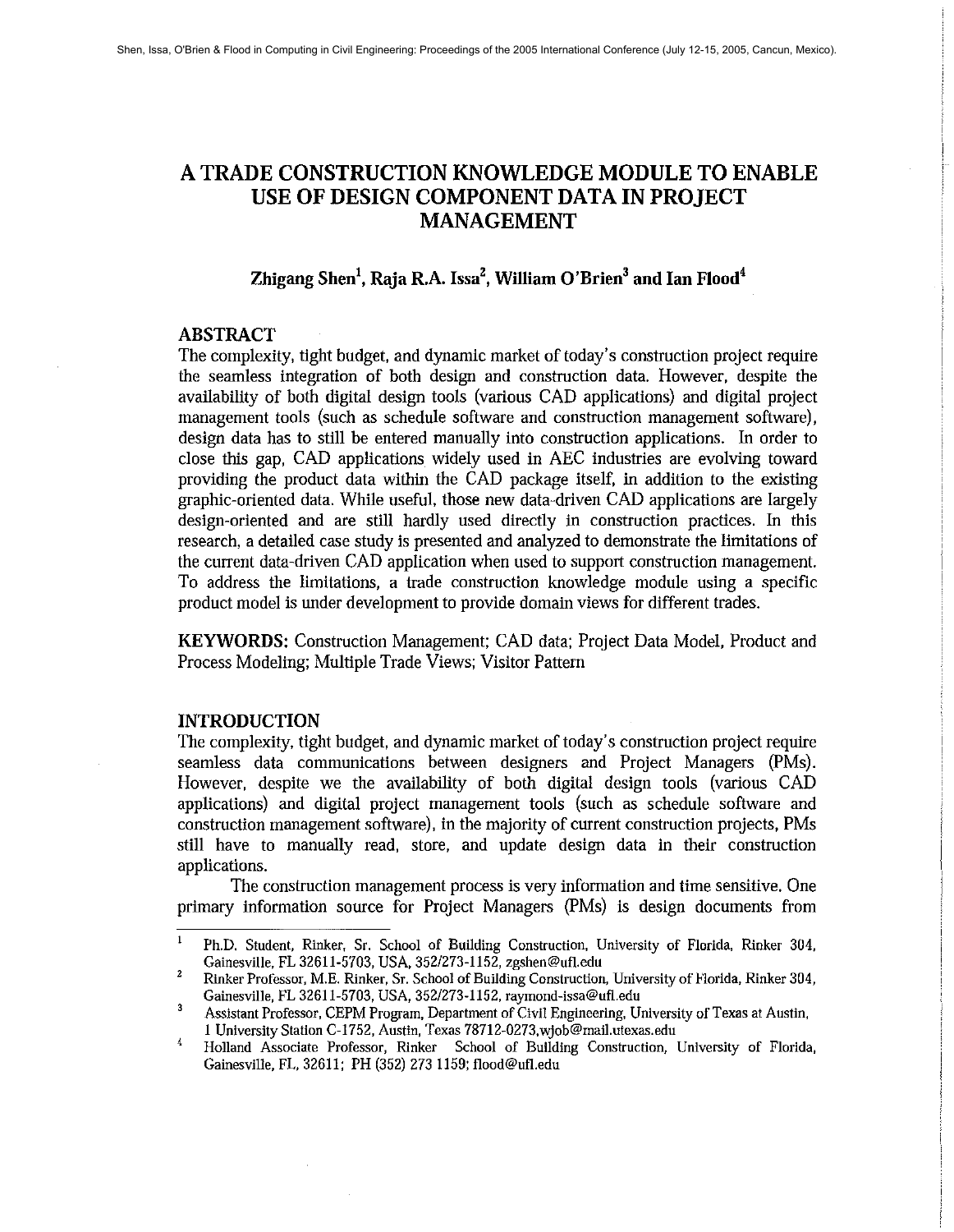designers. This data flow gap between design and construction causes significant disruption and delays of the construction projects. Typically, when PMs, estimators or even other architects want to retrieve design information, they might have to search dozens, if not hundreds of documents to find the scattered pieces of information and assemble them to produce the needed information. The information search and retrieval process could become extremely time-consuming, especially for large and complex projects (Pheng and Meng, 1997; Thomas et aI., 1989). Furthermore, this manual retrieval process is error prone (Nambayashi et aI., 2000) It has been estimated that up to 50% of all engineering changes in the manufacturing industry are corrections of errors rather than changed requirements or real improvements (Engelke, 1987). Considering the fragmented nature of the construction industry, the error rate is most likely higher than that in the manufacturing industry.

Since buildings are composed of many systems (architectural, structural, MEP, civil, etc.) any changes in one system may bring a sequence of corresponding changes to other systems. The chances for error will become even greater when changes are introduced to the original design as the burden to coordinate all the impacted projectparticipants falls onto the PMs' shoulders (See Figure I).

If the current construction applications or design applications allow the PM to retrieve and analyze design data directly from the digital design documents, the chances for error and the burden to coordinate all impacted parties due to design changes will be reduced significantly.

To address the issue, some researchers have tried to add product database functions to the CAD programs by adopting standard product data models. Currently, CAD applications widely used in the AEC industry are evolving toward providing the semantic product data within the CAD package itself, in addition to the existing graphicoriented data. While useful, those new data-driven CAD applications are largely designoriented and are hardly used directly in construction practices.

There are two major obstacles that prevent contractors from directly using CAD data in construction management applications. The first one is data heterogeneity. Namely, there is no semantic consistency among CAD applications and construction applications (Eastman, 1999). The second obstacle is that the data-driven CAD itself lacks the mechanism to provide multiple trade views at various levels of detail. As illustrated in Figure 2, multiple views at various levels are crucial for effective project communication. Moreover, some trade views require domain knowledge that goes beyond the scope of the product data in the CAD application.



Figure 1. Design Changes and Burdens of Coordination on PM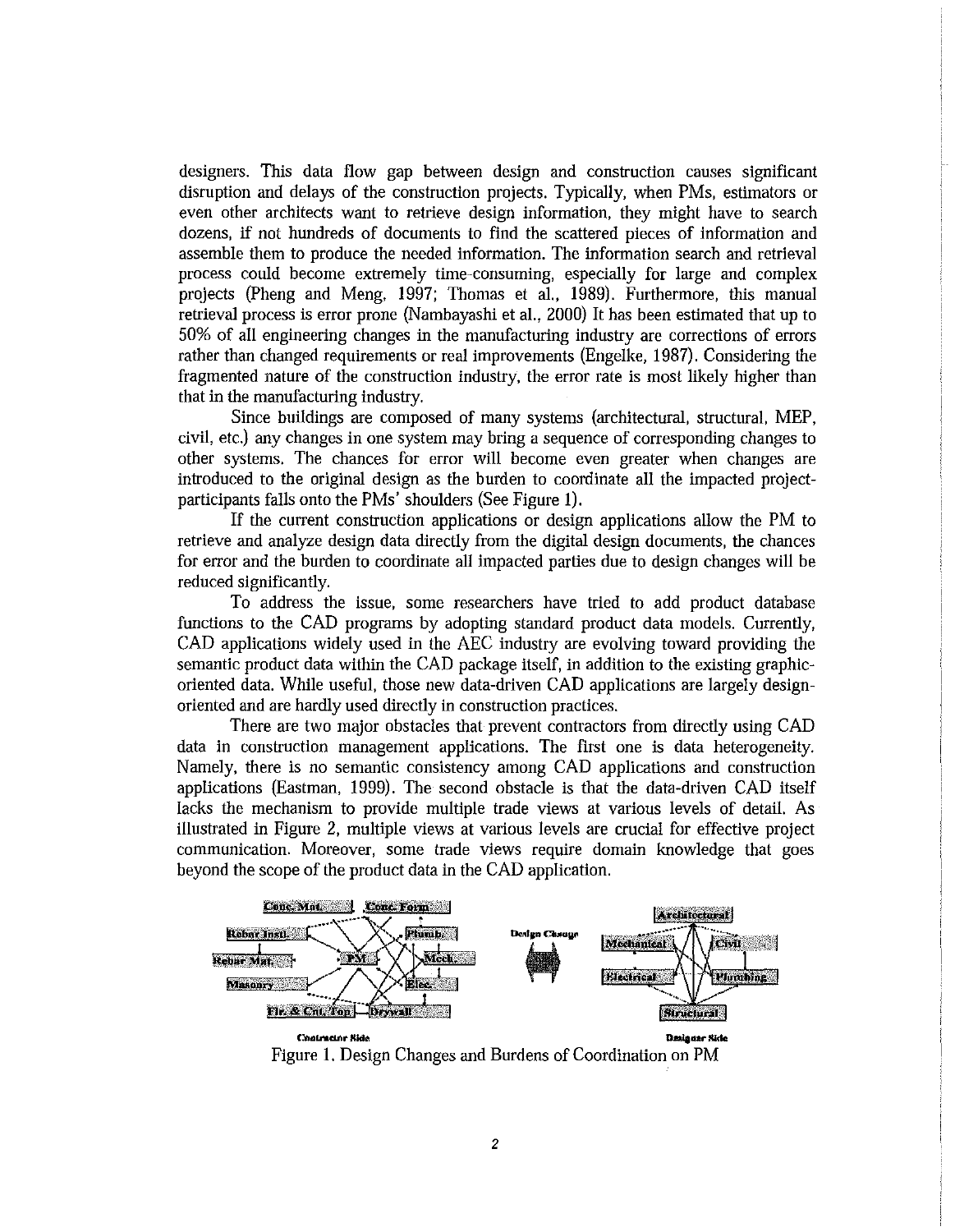

Figure 2. Multiple Views to a Construction Project

In order for contractors to electronically access and to analyze the product data, which resides in the CAD applications, a domain knowledge middleware is needed between the raw CAD product data and the construction-trade users' software. A case study is used to explain why such middleware is needed. Based on the case study the concept of a construction domain knowledge module will be proposed which will allow for different interpretation of CAD product data based on different domain needs.

There have been many research efforts trying to use CAD data directly to support construction operations such as project estimation (Staub-French and Fischer, 2003) or to support design alternate evaluation (Rivard and Fenves, 2000), or to support.managing design changes (Wang and Soh, 2001). Several studies use Symbolic Model (or called Virtual Product Model by other people) (Clayton and Fischer, 1996) to organize the design data to facilitate the use of analyzing tools. The common features of these studies are: 1) a product model (or symholic model) was created or used to represent and organize the design data; 2) analyzing module (s) was developed to analyze the existing design data. These studies also explored from different perspectives the methods of using design data directly to support other construction operations. In these studies, knowledge modules were developed to provide capabilities for analyzing design data from a particular trade perspective. They all have enhanced the understanding of the applications of the product data model in construction knowledge management. However, these studies have not fully addressed the problem of providing multiple trade views at various levels of detail.

#### CASE STUDY

Since estimating is a time-consuming task many tools were developed to help the estimator to get the job done quicker. These tools range from highlighter to digitizer, and to the latest CAD-based automatic estimating software.

Emerging CAD-based automatic estimating applications, such as AutoDesk Rivet, may be good for conceptual estimates, which do not need to incorporate detailed trade views. But they are not good enough for a detailed estimate since detailed estimation requires trade-knowledge from each trade's perspectives. There are several reasons for this statement: 1) CAD plans do not show every detail of the design. For example, architects generally do not draw nails, metal studs, paint layers, waterproof or wall ties, etc. on their blueprints. 2) Designers do not draw the construction methods either. The estimates of formwork and scaffolding etc., which are not part of the final building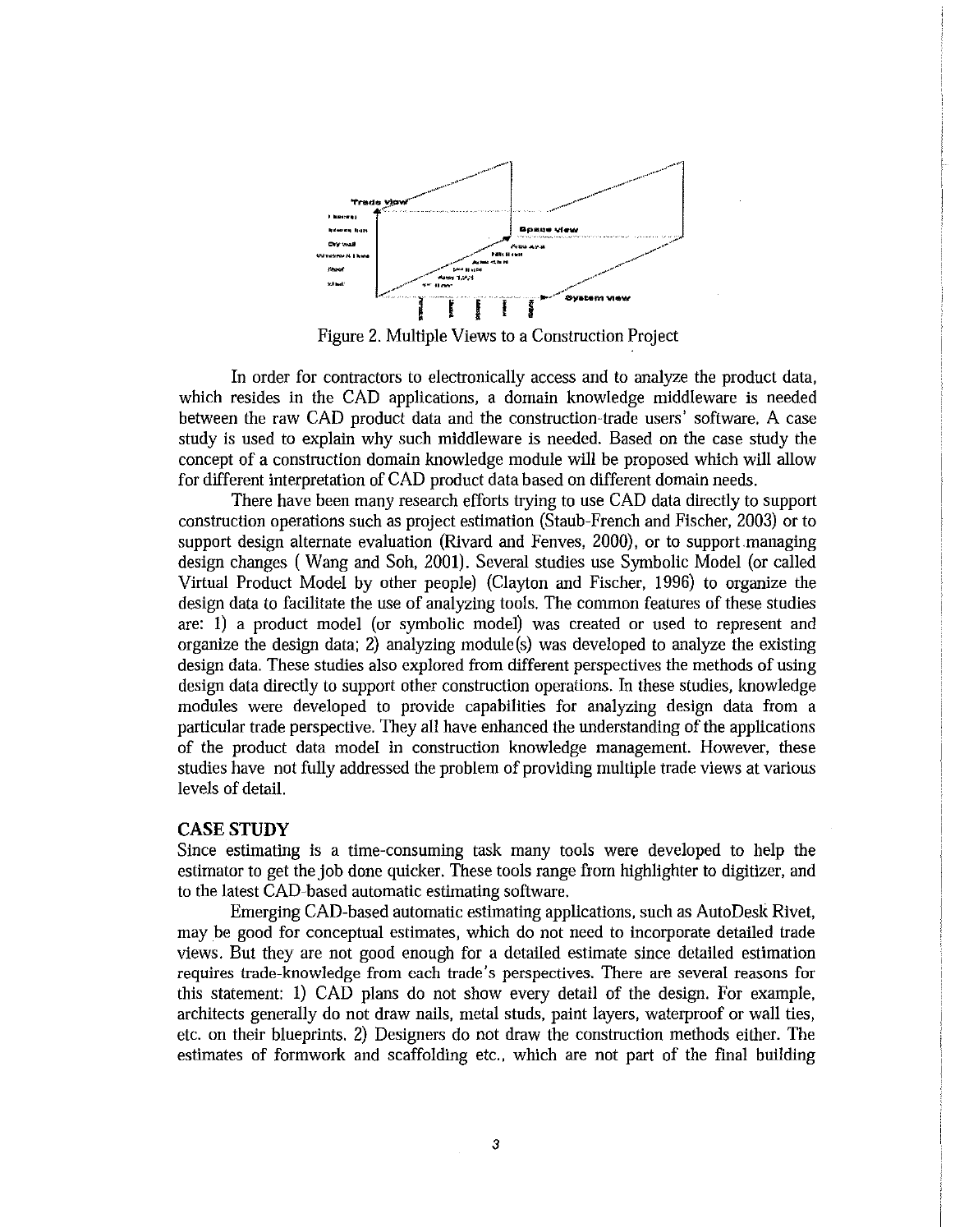product, have to be derived from the domain experts' interpretation based on the design plan. 3) Furthermore, different trades often have different interpretations even from the same set of plans. 4) Building products are not only about design elements such as walls, roofs windows and doors, but also about spaces enclosed by those elements. However, the relationship between elements and spaces is often arbitrary. For example, in Figure 3, the estimator may be asked to find the floor area of the kitchen. In this case, the extent of the kitchen space depends on an individual's arbitrary definition.



Figure 3. Original design and changed design

From the four observations listed above it can be concluded that CAD-based automatic estimates are not enough for detailed estimates. It is obvious that user intervention and interpretation are needed to make any CAD-based automatic estimate to work well, regardless of whether the design documents are in 2D, 3D or 4D.The design changes shown in Figure 3 are used to further support this conclusion. The two square columns were changed to two round ones and one column needs to be reduced in size to incorporate the MEP pipes and conduit. To simplify this case, only the views required by the drywall subcontractor, the concrete supplier and the rough carpentry subcontractor will be considered. The impact of these design changes on each of them are:

1) For the concrete supplier the change is just a simple quantity change. The change in volume of concrete needed for the columns. 2) For the rough carpentry subcontractor the change means more labor and more complicated formwork is needed. Not only does he/she need to calculate the change in surface area but they also need to find out the diameter of the round column and translate it into labor hours, additional duration and special formworks. Regarding geometric information, both the surface area of the column and the shape description of the section of the columns are needed.

3) For the drywall subcontractor, things are a little more complicated: not only does the contractor need to know the geometry features of the round column, which is shown in the architectural plan, but also the size of the inner concrete square column which is shown on the structural plan and the position and size of the MEP pipes and conduit which are shown on the MEP plans will be needed. The estimator or PM needs to collect all these design data and translate them into quantity estimates for the metal frame, the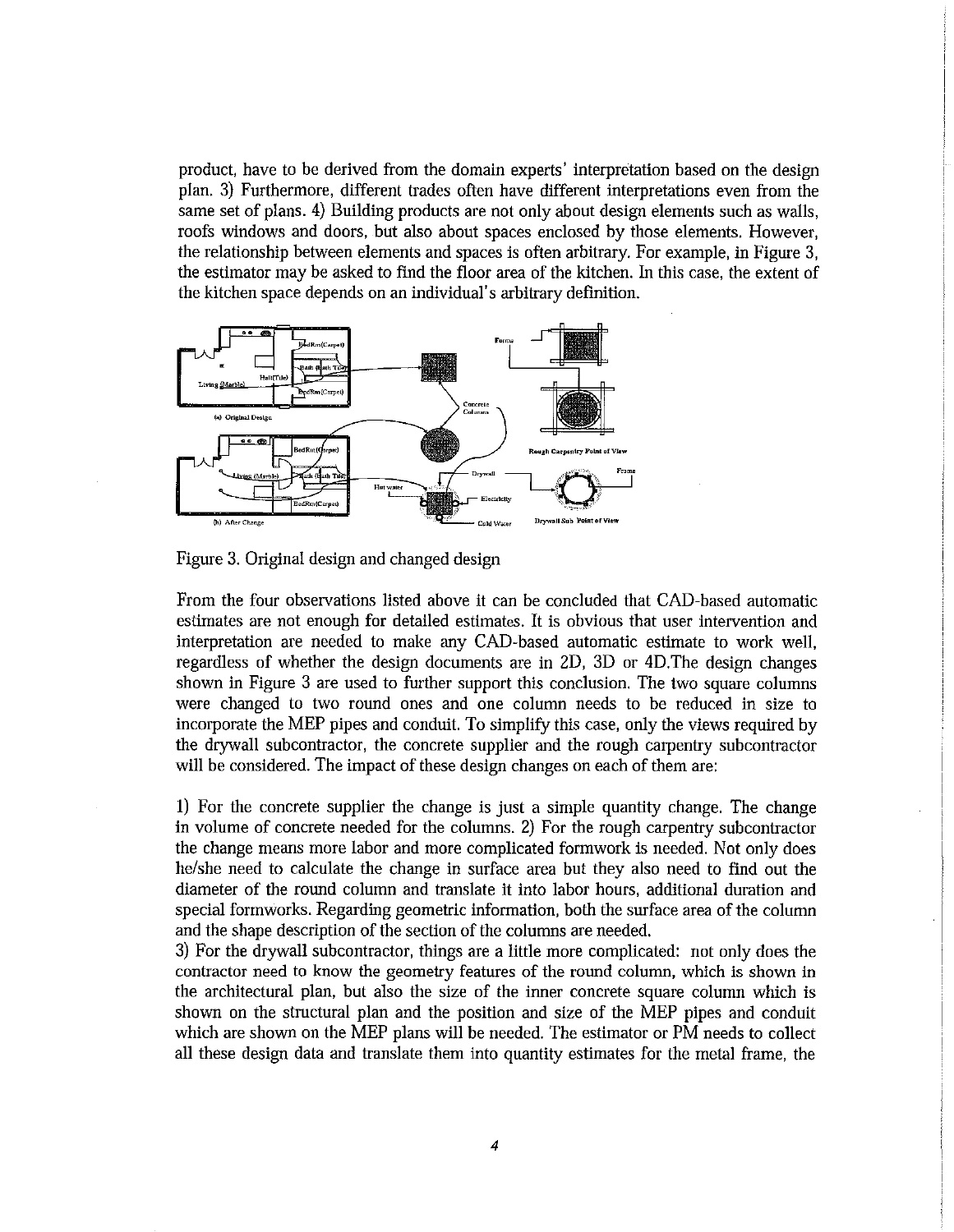curved drywall and the corresponding labor and duration. Finally the PM has to assemble all the estimates together to have a lump-sum price for these column changes. In practice, the drywall contractor will also need to add overhead cost due to the schedule change to the estimates, since the drywall contractor cannot wrap the column until all the MEP installation, inspection and insulation are done.

Table I shows a summary of the data needed by subcontractors to evaluate the changes shown in Figure 3. Through the traditional manual approaches we can always get the cost impact of the changes by re-estimating, recalculating, and updating several dozens (in the case of minor changes) of estimate, schedule and design documents. But this method is very time-consuming and error-prone. As stated earlier, CAD-based estimating is not able to handle this situation without the user's intervention and direction. In the above mentioned drywall case, estimate of the overhead cost due to the schedule change is very difficult for CAD-based computer estimates, because there are many condition-sensitive variables associate with the cost.

In summary, this case study presents a very common, simple case of design change. Both traditional manual estimating approaches and CAD-based automatic approaches are not good at handling this situation. The conclusion from this case study is that in order to have advantages of both the speed of automation method and the flexibility of manual method, a compromise between the two has to be found.

#### RESEARCH GOAL

The goal of this research is to develop a construction information model to integrate design and schedule data to support dynamic multiple views from various trade perspectives at various levels of detail. One potential application of the model is to support accurate cost and resource loading to improve and extend CPM functionality (e.g just-in-time material management.

| <b>Need Following Data</b>                | Concrete<br>Trade | <b>Rough Carpentry</b><br><b>Trade</b> | <b>Drywall Trade</b>             | <b>Remarks</b> |
|-------------------------------------------|-------------------|----------------------------------------|----------------------------------|----------------|
| Architectural Data                        | No                | NO                                     | Yes (Geom. $&$<br>Material Data) |                |
| <b>Structural Data</b>                    | Yes               | Yes (Geometry<br>Data)                 | Yes (Geometry<br>Data)           |                |
| MEP Data                                  | N <sub>O</sub>    | N <sub>O</sub>                         | Yes.<br>(Geometrical<br>Data)    |                |
| Schedule Data                             | NO.               | NO                                     | <b>YES</b>                       |                |
| Domain Rationale                          | NΟ                | YES                                    | <b>YES</b>                       |                |
| Manual<br>the.<br>Does.<br>Approach Work? | <b>YES</b>        | <b>YES</b>                             | <b>YES</b>                       | Too<br>Slow    |
| Does the CAD-Based<br>Approach Work?      | YES               | NO                                     | NO                               |                |

| Table 1. Case Study of Subcontractor Information |  |
|--------------------------------------------------|--|
|                                                  |  |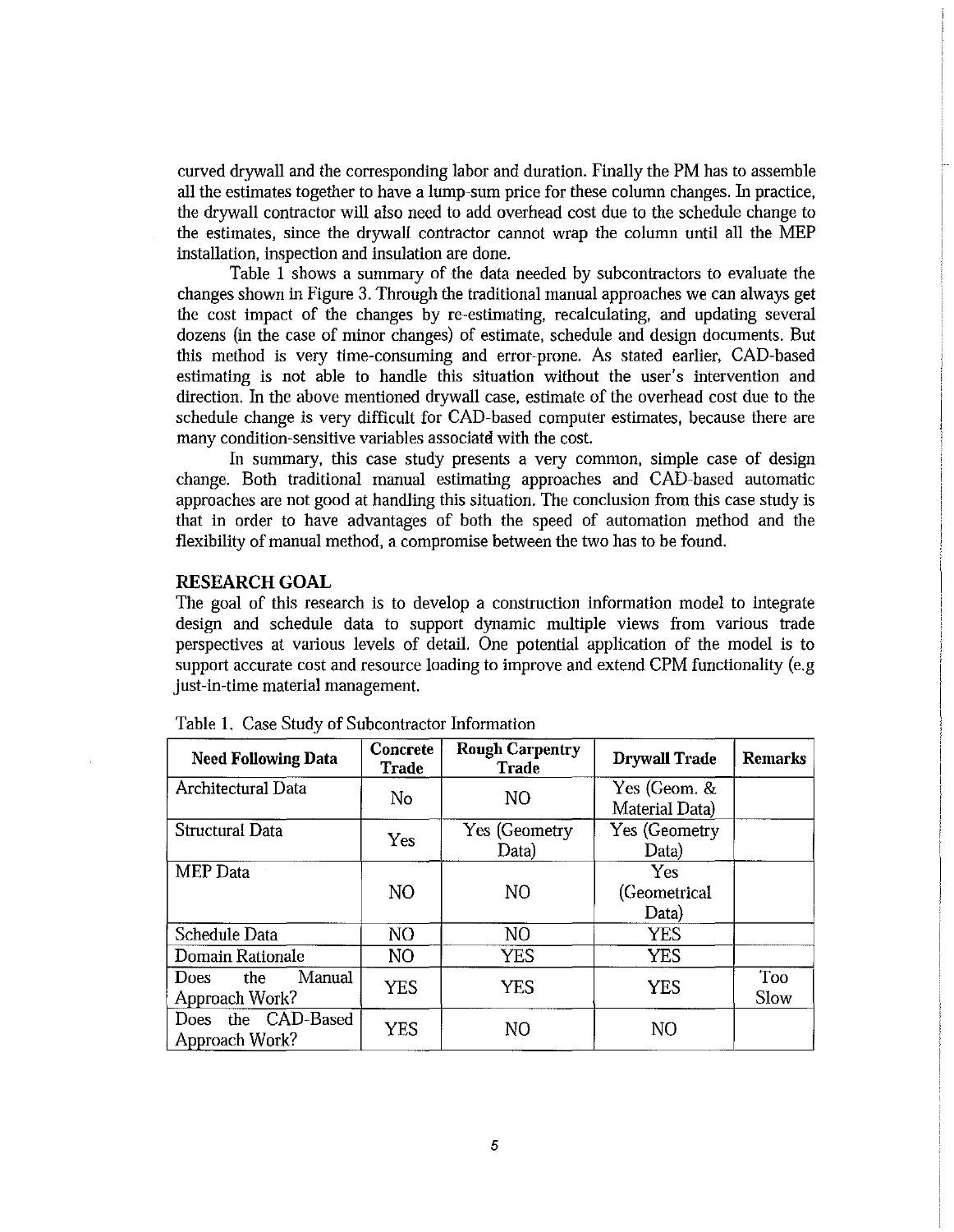The expected research contribution of the model is that it provides an example of construction knowledge management using the Configurable Environment (CE) concept (O'Brien et al. 2004) to develop construction product / process model. CE encourages software users' intervention and the customization of an automatic information processing system to achieve the combination of the flexibility of human reasoning and the productivity of machine's mass-data processing. The study explores a methodology to use knowledge representation of construction and Object-Oriented programming in addressing the dynamic nature of construction information. The scope of this research is limited to providing the fundamental methodology and implementing of a prototype of the proposed system for validation purposes.

#### **PROPOSED MODEL**

#### **1. GENERAL DESCRIPTION**

Existing CAD and database technology (McAuley 2000) provide a basis for creating a semi-automatic application, which will allow for automatical reading of the design documents (assume semantic data consistency) and schedule data into a project database that will allow the user to define their views and queries. Thus, both flexibility and automation will be possible when processing project information. The proposed data model is shown in Figures 4.

Figure 4 shows schematically the overall picture of the proposed system. For research purposes, it is assumed that the geometry, material property and schedule data have already been read into the system. Figure 4 also conceptually shows how the components of the proposed model work together. Behind the user interface there is an application called Visitor, which could be configured to generate views specified by the users. This will allow flexible views to be created based on the different interpretations of the common data sets. This is exactly how the traditional manual approach works. However this semi-automatic approach based on the proposed model will be much faster especially when handling changes because the design objects data have been well organized.



Figure 4. Conceptual Model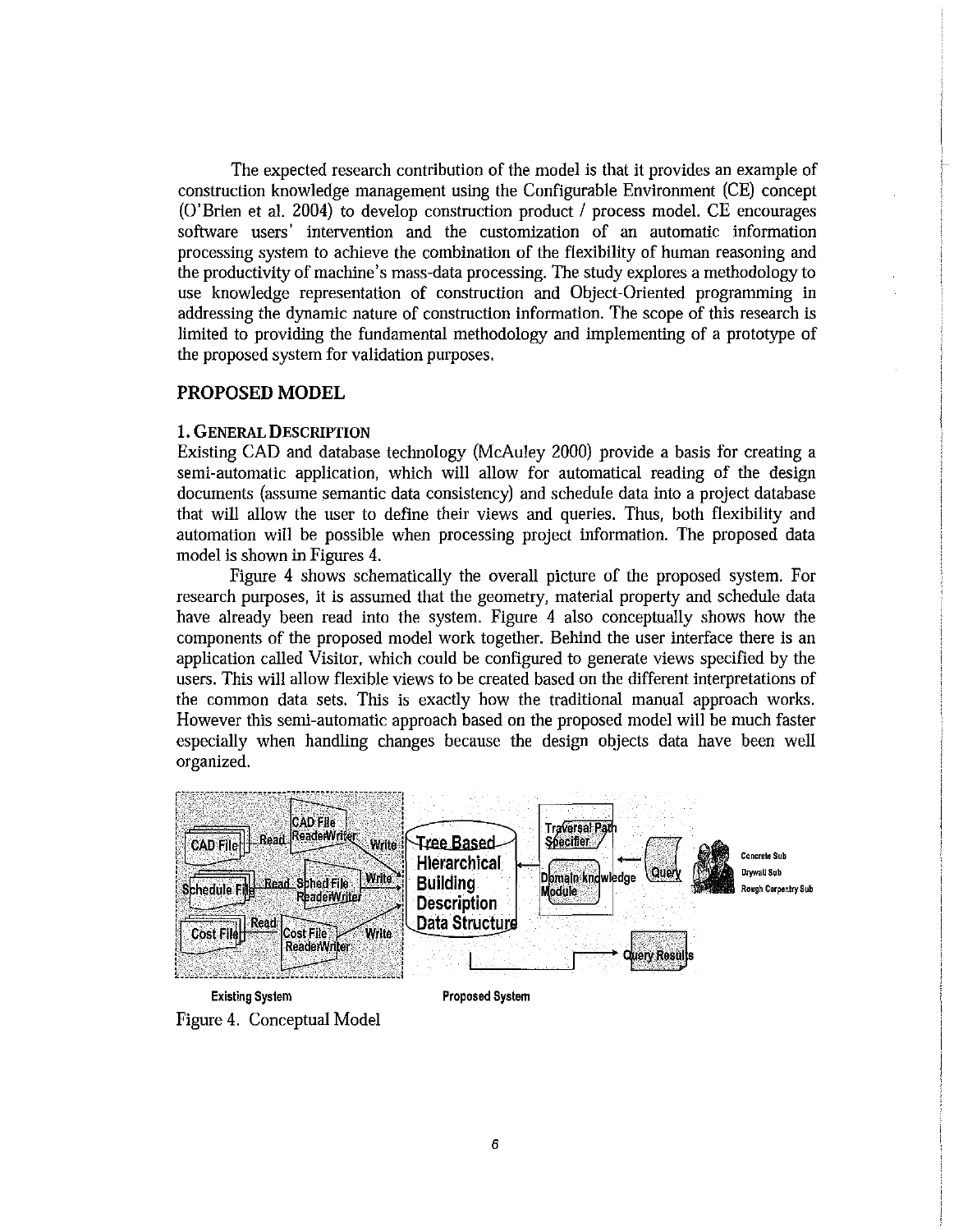The tree structured project database shown in Figure 5 will provide data about geometry, material, assembly and schedule information for the design objects such as walls, columns, windows etc. The contents of the tree do not reflect special domain rationale and knowledge. It may be called a product description tree from the contractor's point of view.





Figure 6 showswhat properties are in the model data structure and how they are organized. The appropriateness of this data structure is based on two observations: I) it is not necessary to share all domain knowledge among all participants; typically, the information that needs to be shared among participants is only a small portion of the design data. For example, estimators do not need to know the structural load on a floor or beam in order to develop the estimate nor do they need to know how the architect organized the functional spaces. From contractor's perspective, the interested data are geometry, specifications and schedule. 2) Despite the uniqueness and changing nature of construction projects, the data structure of their functional components remains stable. This allows us to partition them into stabled hierarchical categories. The similar idea can be found in other database systems (Aguilera et al. 2002).

The proposed data tree contains building product data (include 3D geometry and material data) and schedule data. The domain knowledge module includes a traversal path specifier and path algorithm. This module specifies what domain views are generated and at what detail levels through a user interface (See Figure 6). The level of details that this model can provide is constrained by the minimum unit in the data model.

| .<br>Selection by<br>Click Window | i Filip<br>an sa sala<br>CUN.<br>Selected Objects | Salact Vol. Area/Longu | <b>Auto</b><br>distribution<br>$\sim$ And / Or / No. $\sim$ | $+1-$              |
|-----------------------------------|---------------------------------------------------|------------------------|-------------------------------------------------------------|--------------------|
|                                   | ĿY.<br>Ε                                          |                        |                                                             | .<br>.<br>$\cdots$ |
|                                   | E.<br>Quantities                                  | Waste Factors          | $\sim$ $\sim$<br>- Unit Price                               | Feature Adjustment |
| Jtem 1                            | $1 - 2 = 1$                                       |                        | .                                                           | al a de            |
| Item 2<br>Item 3                  | $\overline{a}$                                    |                        | $\sim$                                                      |                    |
| Total Cost                        |                                                   |                        | L'home.                                                     |                    |

Figure 6. Proposed User Interface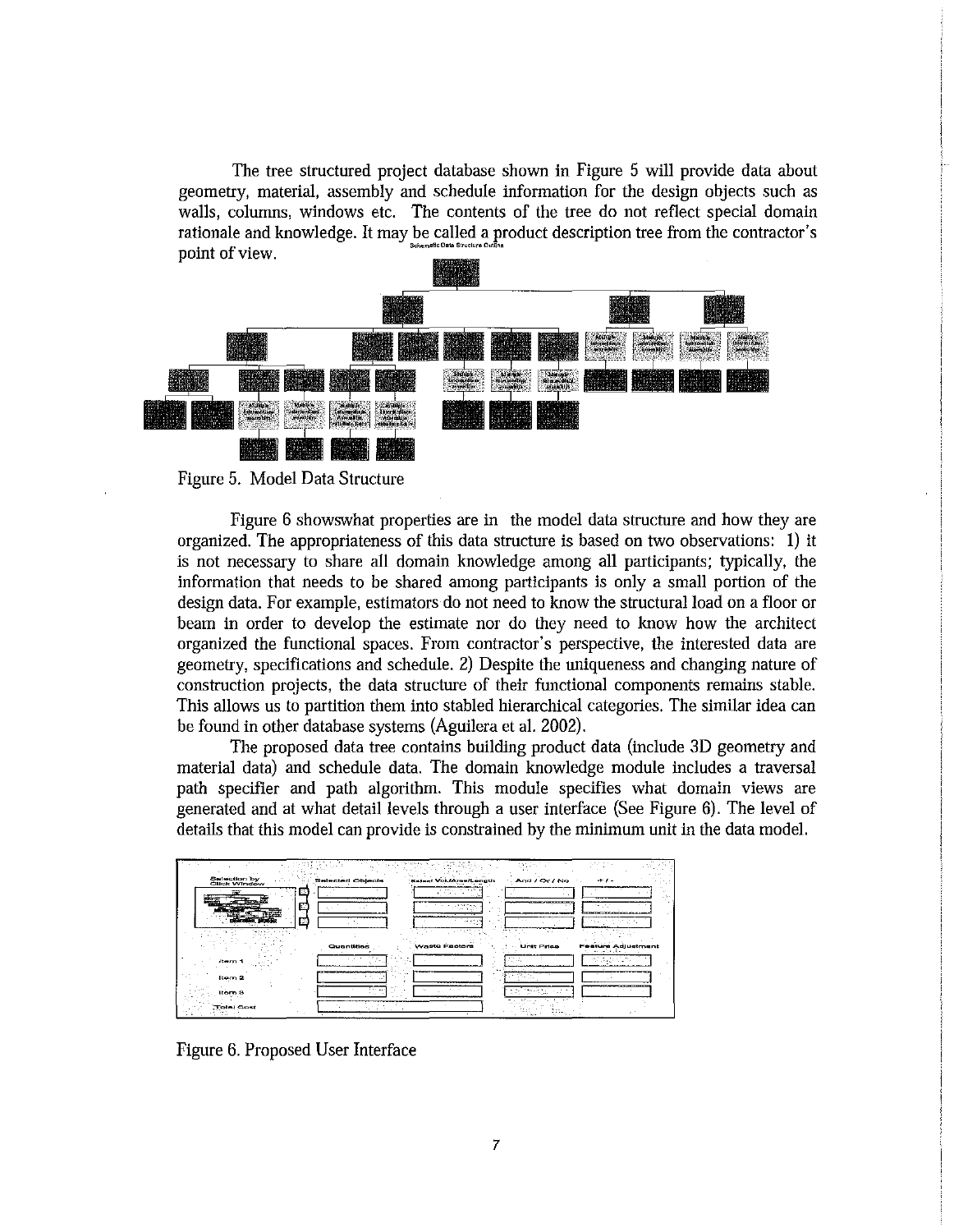#### 2. **Examples of Visitor Pattern Procedure**

The previous case study in Figure 3, in which the two square columns are changed to two round ones, is used to illustrate how the visitors generate views.For the concrete supplier to determine a new estimate, the concrete visitor will only need to visit the structural part of the tree and put together the new volume numbers of the two new columns. The overall process involves identifying which columns to visit and which column values need to be retrieved and then to add them together (Simple Algorithm). This simple geometric property retrieval may be done automatically without too many user interventions.

Similar to the concrete visitor, the rough carpentry visitor need to visit the structural part of the tree. However, the carpentry visitor will need to retrieve more data about the geometrical properties of the two new columns. Two separate surface areas and the diameter of the round concrete column are needed to apply different algorithms to each shape to calculate the formwork. Depending on the user specifications, the calculated results may be listed separately or in a summary format. This process actually involves the rough carpenter's domain knowledge: how to design the formwork for square columns and for the round ones. This knowledge will be reflected in the algorithm for how to calculate the formwork quantities, since formwork design is not shown on any design documents. The estimate is solely based on the rough carpenter's interpretations of the existing structural data sets. CAD-based estimates are not able to handle this case because of the lack of domain rationales.

The drywall subs are in a similar situation as the rough carpenters except that their visitor; will need to visit more documents, not only the structural parts but also the architectural, and MEP parts. Since the design change result in schedule changes schedule properties will also need to be retrieved from the data tree.

Figure 7 sketches a preliminary implementation of this system prototype using Object Oriented UML diagram.

#### SUMMARY

The difficulty of the timely retrieval of useful information, which includes multiple views of the same data set, from data sources related to the design, the schedule and subcontractors, is one of the major causes that lead to low productivity **in** the construction industry. The case study presented in this paper demonstrates that currently either traditional manual method or CAD based automatic method along is not able solve the problem. To improve the performance of information retrieval by multiple trades, a semiautomatic approach is proposed. This research is currently developing a construction domain knowledge system, which allows for multiple views to be generated from same data set by applying the Visitor Pattern in Object Oriented Programming.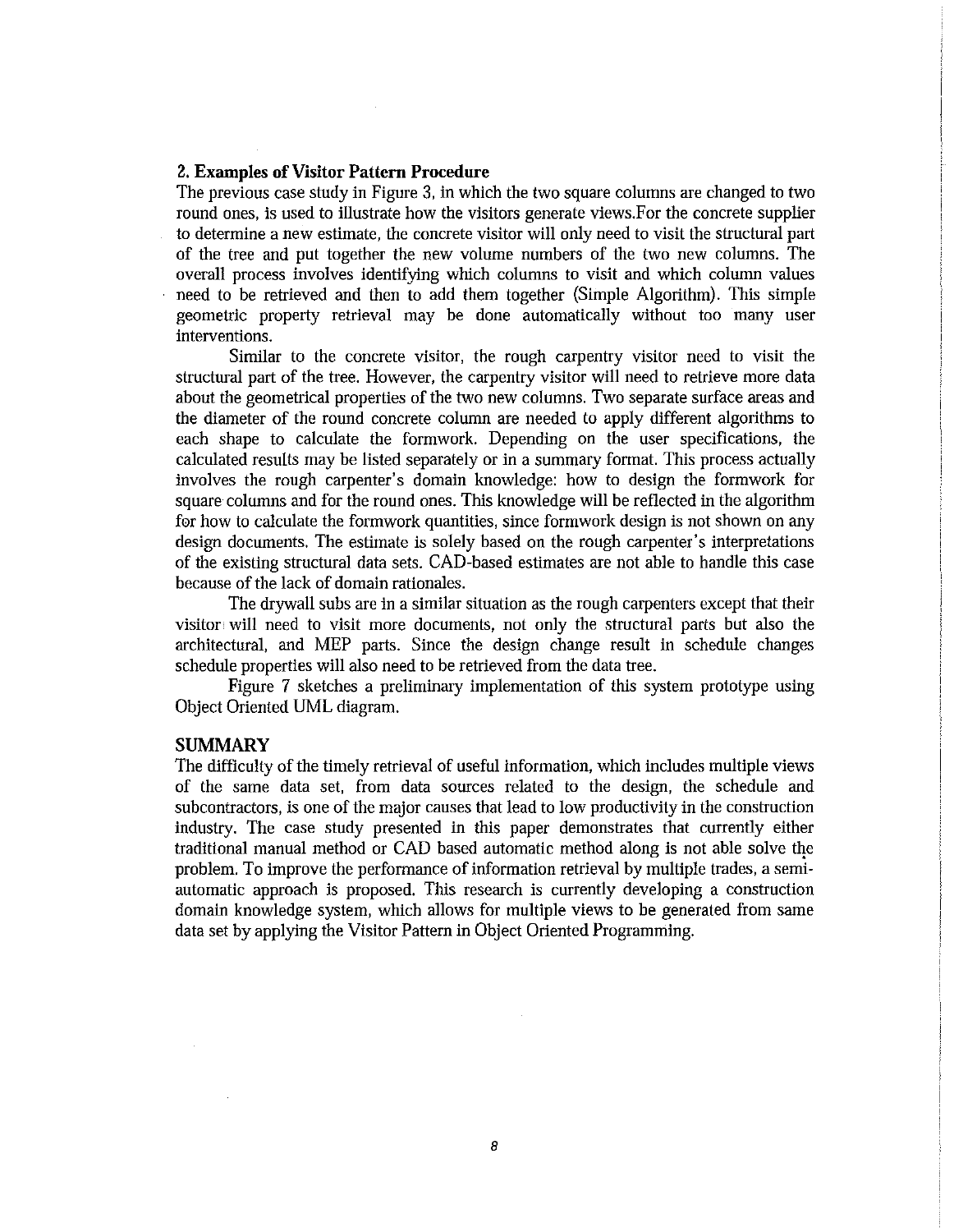

Figure 7. Partial UML Diagram of the Prototype

#### **REFERENCES**

- Aguilera, V., Cluet, S., Milo T., Veltri, P., Vodislav, D.. "Views in a Large Scale XML Repository", *the VLDB Journal,* **11** (3), pp. 238-255, 2002.
- Clayton, M,J., Fisher M., Teicholz, P. and Kunz]., "Rapid conceptual design evaluation using a virtual product model", *Engineering Applications of Artificial Intelligence,* 9(4), pp.439-451, Elsevier Science, NY, 1996.

Engelke, W.D., *How to integrate CAD/CAMSystems,* Marcel Dekker, NY, 1987.

McAuley, C., *Programming AutoCAD in ObjectARX,* Autodesk Press, 2000.

- Nambayashi, K, Shiino,]., Ohtomo, T., Uchiiyama, Y, and Nagayasu, 0., "An Actual State And A Prospect Of Computer And Network Application For Transferring And Sharing Information Among Participants Of Building Construction Viewing From The Job Site In Japan", *Proceedings of the Eighth International Conference (ICCBE-VIII), Computing in Civil and Building Engineering,* Stanford University, CA, August 14-17, pp. 138-153,2000.
- O'Brien, W., Issa R, Shen, Z., and Xie, H. (2004, in press). "Configurable environments: a vision for future project information technologies" in Kazi, S. (ed.) *Knowledge Management in the Construction Industry: A Socia-technical Perspective,* Idea Group Publishing, Hershey, PA 17033, USA, 339-358.
- Pheng, L.S. and Meng, C.Y, *Managing Productivity in Construction: JIT Operation* and Managements, Ashgate Publishing, Brookfield, Vermont, 1997.
- Rivard, H. and Fenves, S,J., "A representation for conceptual design of buildings" , *Journal OfComputing In Civil Engineering,* ASCE, Reston, VA, 14(3), pp. 151- 159,2000.